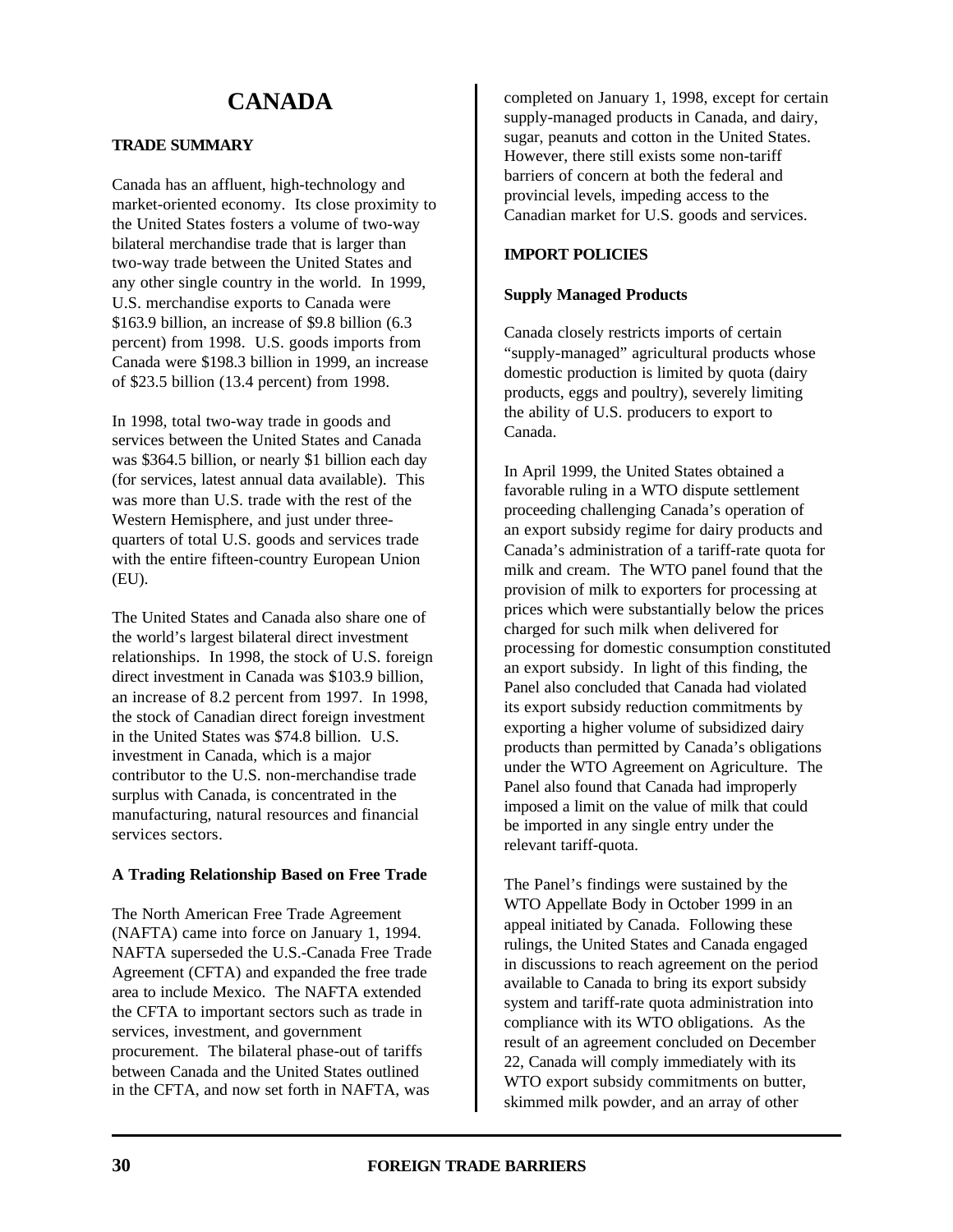dairy products. Canada also has committed to reducing subsidized cheese exports and is scheduled to be in compliance with its reduction commitments on cheese by August 1, 2000. The necessary regulatory reform of the tariff-rate quota was accomplished by February 1, 2000.

The Province of Quebec continues to apply coloring restrictions on dairy margarine. In addition, provincial marketing restrictions on butter/margarine blends or imitation dairy products have served as a limitation and in certain cases, prohibition to the sales of these products into many provinces.

#### **Horticultural Import Restrictions**

Certain restrictions prohibit bulk produce imports without a special ministerial waiver of Canadian packaging regulations.

#### **Other Products**

Market access barriers in many provinces continue to hamper exports of U.S. wine and spirits to Canada. These market access barriers include cost-of-service mark-ups, listings, reference prices and discounting distribution and warehousing policies.

# **The Canadian Wheat Board and State Trading Enterprises**

Despite recent changes in the organization of the Canadian Wheat Board (CWB), the CWB continues to enjoy government-sanctioned monopoly status as well as other privileges that restrict competition.

In June 1998, the Canadian Parliament passed Bill C-4, an act to reform the CWB. The Canadian government contends that, as a result of this legislation, Canadian producers have a greater decision-making role in the operations and general policy direction of the CWB. Unfortunately, C-4 did nothing to result in competition, either by ending CWB's monopoly privileges or its financial link to the government. The United States is calling for the WTO agriculture negotiations to create disciplines for

State Trading Enterprises (STE's) that would provide for greater openness, allow for greater competition in the marketplace, and reduce or eliminate the trade-distorting effects of monopoly STE's, like the Canadian Wheat Board.

# **BARRIERS TO NON-AGRICULTURAL GOODS**

#### **Restrictions on U.S. Publications**

In June 1999, the United States and Canada announced an agreement under which U.S. publications would be allowed gradual access to the Canadian market. They are now permitted to carry up to 12 percent of advertising space for ads primarily directed at the Canadian market. This ceiling will rise to 18 percent by mid-2002. Canada also agreed to permit foreign investment in its periodicals industry on the condition that such investments are of net benefit to Canada. The United States will continue to monitor Canada's investment, tax, access systems and postal subsidies for Canadian-produced magazines.

# **Barriers to Film Exports**

Film classification, for the purpose of theatrical and home video distribution in Canada, is within the exclusive jurisdiction of the provinces. There are presently seven different provincial classification boards to which member companies must submit products destined for theatrical release, five of which also classify products intended for home video distribution.

In addition, the Province of Quebec requires that all video products bear a government-issued classification sticker. U.S. exports are burdened by this added regulatory requirement, which results in fewer titles being made available.

The lack of a national classification system and the negative precedent established by the Quebec stickering procedures continue to create significant consumer confusion and administrative expense resulting in fewer U.S. exports.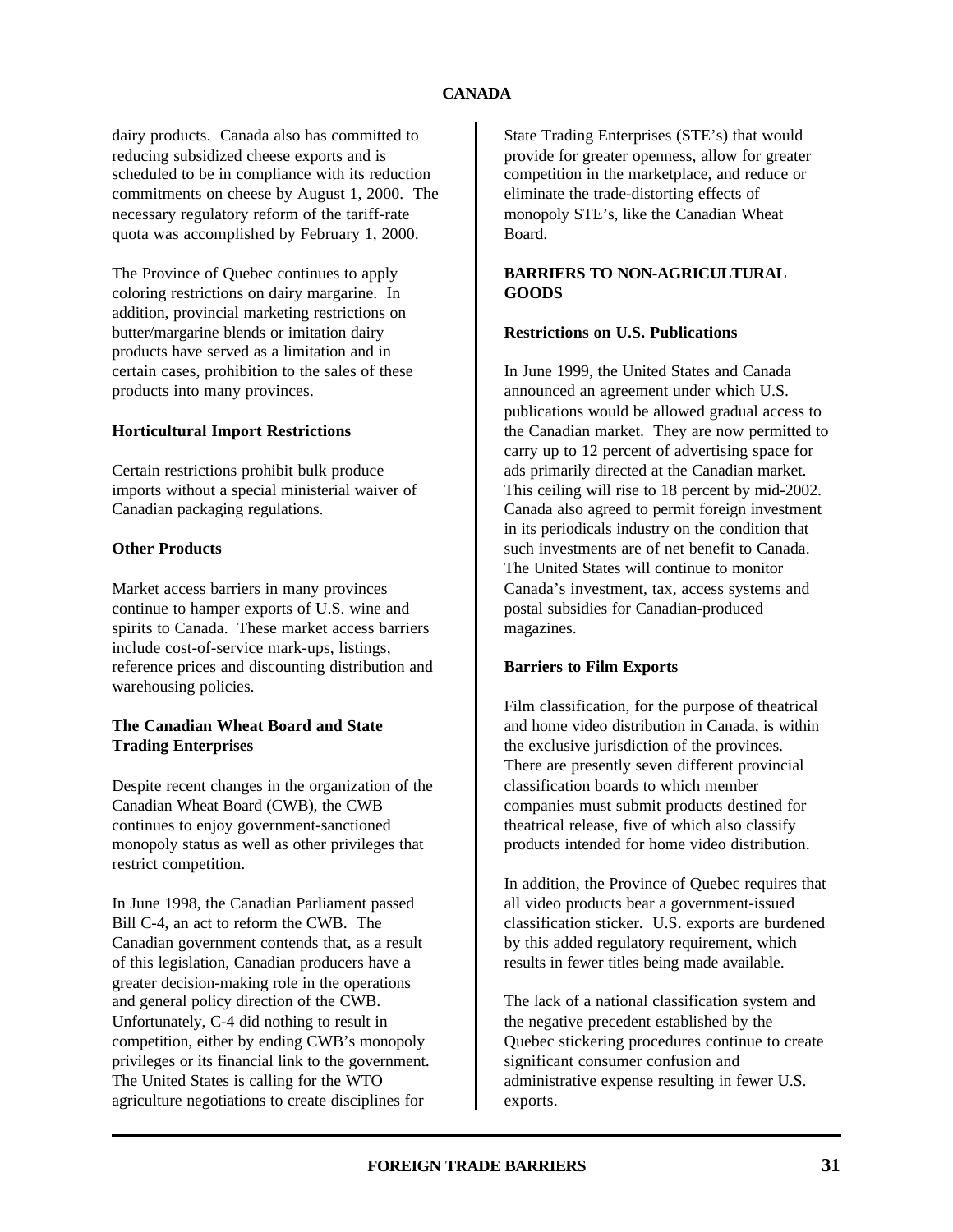U.S. exports are also constrained by the Quebec Cinema Act, which encourages French language dubbing to be done in Quebec by placing certain distribution restrictions on English language versions of those films that have been dubbed in French outside of the Province of Quebec. The Cinema Act thus limits a company's ability to utilize the most cost-effective means to dub a film in French.

# **INTELLECTUAL PROPERTY RIGHTS PROTECTION**

Articles 33 and 70 of the WTO Agreement on Trade-Related Aspects of Intellectual Property Rights (TRIPS Agreement) require all WTO members to provide a patent term of at least twenty years from the date of filing of the patent application. For a large group of patents, Canada applies a term that in many cases is shorter – calculated as seventeen years from the date that a patent is issued. A term of seventeen years from issuance is not the same as a term of twenty years from filing. With respect to a large number of existing patents, Canada is in violation of the TRIPS Agreement because of its failure to provide an adequate patent term. Thus, on April 30, 1999, the United States initiated a WTO dispute settlement proceeding against Canada on this issue. On September 22, 1999, the WTO established a panel to review the issue and the final panel report is scheduled to be circulated in April of 2000.

In 1999, the European Union initiated a WTO dispute settlement proceeding against Canada with respect to Canadian generic drug companies being allowed to "early work" and "stockpile" their products. ("Early working" is the production by a generic drug manufacturer of a patented drug – during the patent term – for the purposes of obtaining regulatory approval of the generic drug, and of marketing it without delay after the patent expires. "Stockpiling" is, in effect, inventory building of the "early worked" generic product.) On March 17, 2000, a panel report was circulated, finding that "early working" is permissible under the TRIPS Agreement, while "stockpiling" is not.

Canada is a member of the World Intellectual Property Organization (WIPO). Canada also adheres to a number of international agreements, including the Berne Convention for the Protection of Literary and Artistic Works (1971), and the 1952 Universal Copyright Convention (UCC). These two agreements require that Canada provide national treatment with respect to intellectual property rights (IPR). On December 18, 1997, the Canadian government committed itself to sign two new international treaties dealing with copyright and with protection for performers and "phonogram" producers. The WIPO Copyright Treaty and the WIPO Performances and Phonograms Treaty are designed to establish international minimum standards in the area of copyright and related rights.

The 1997 amendments to Canada's Copyright Act contain two provisions whereby Canada is applying the principle of reciprocity rather than national treatment. The first provision is for the payment of a neighboring rights royalty to be made by broadcasters to artists from countries that are signatories to the 1961 Rome Convention. The royalty has been set for five years, 1998 – 2002, and Canada started collecting it retroactively as of January 1, 1998. The United States is not a signatory of the Convention, and it is not yet clear whether U.S. artists will receive national treatment in the distribution of these royalties.

The second provision is for the payment of a levy by manufacturers and importers of blank analog and digital tapes and diskettes to artists from countries that afford an equivalent benefit to Canadian artists. On December 17, 1999, the Canadian Copyright Board (CCB) officially set the levy on recordable media, which took effect the same day. The levy covers 1999 and 2000 only. However, the Canadian Private Copyright Collective (CPCC) can file by March 31, 2000, for an extended levy to go into effect the following year. The United States does not impose a levy on analog tape, only on digital audio recording media, with proceeds distributed to applicable artists, including Canadians.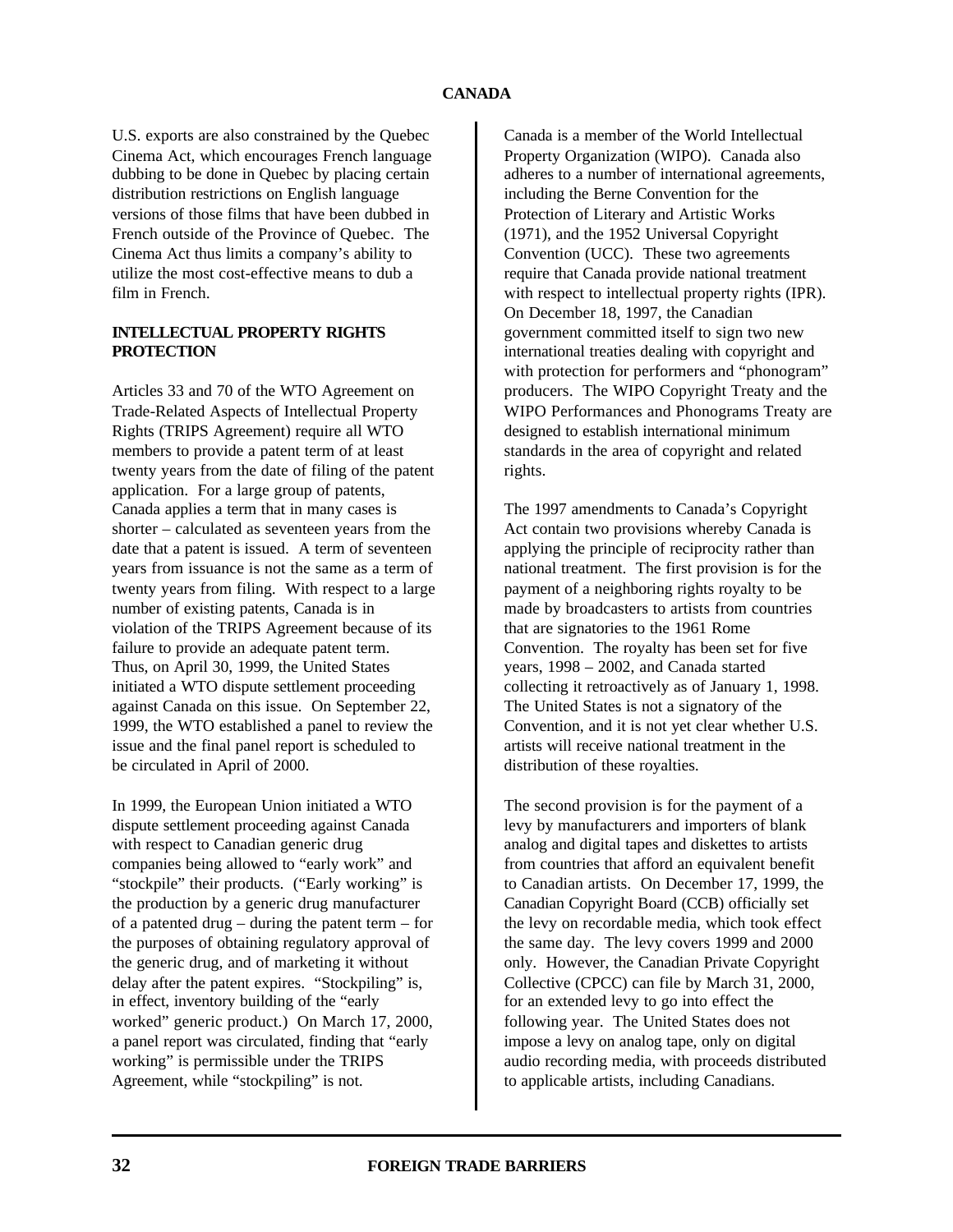# **CANADA**

The USG perceives Canada's reciprocity requirement for both the neighboring rights royalty and the blank tape levy as denying national treatment to U.S. copyright holders. The U.S. Trade Representative (USTR) has placed Canada on its Special 301 "Watch List." While the GOC may grant to countries some or all of the benefits of the new regime if it considers that such countries grant or have undertaken to grant equivalent rights to Canadians, the GOC has yet to announce a determination with regard to the United States.

#### **SERVICES BARRIERS**

#### **Broadcasting**

The Broadcasting Act lists among its objectives "to safeguard, enrich and strengthen the cultural, political, social and economic fabric of Canada." The federal broadcasting regulator, the Canadian Radio-Television and Telecommunications Commission (CRTC), is charged with implementing this policy. The CRTC requires that Canadian conventional, over-the-air broadcasts make up 60 percent of television broadcast time – 50 percent during prime time hours (6 p.m. to midnight). It also requires that 35 percent of musical selections broadcast on radio should qualify as "Canadian" under a Canadian Government-determined points system. Direct-to-home (DTH) broadcasts must contain a preponderance (more than 50 percent) of Canadian content. For some specialty services like pay audio services, the applicable percentage of Canadian content is subject to change.

The Broadcasting Act also requires Canadian cable television providers to carry a majority of Canadian signals and services. Non-programming service packages may consist of entirely non-Canadian signals and services whereas programming service packages must contain at least one Canadian signal or service. U.S.-origin signals on non-basic pay television must be selected from a CRTC approved list. U.S.-based services deemed to be competitive with already licensed Canadian services are not

eligible for this list.

Under previous CRTC policy, in cases where a Canadian service was licensed in a format competitive with that of an authorized non-Canadian service, the Commission could drop the non-Canadian service, if the new Canadian applicant requested it to do so. This policy led to one "de-listing" in 1995, and deterred potential new entrants from attempting to enter the Canadian market. In July 1997, the CRTC announced that it would no longer be "disposed" to take such action. Nonetheless, Canadian licensees may still appeal the listing of competitive services. In this connection, the CRTC will consider the removal of existing non-Canadian services from the list if they change format so as to compete with a Canadian pay or specialty service.

USTR will continue to closely monitor the effect of these policies on U.S. commercial interests.

# **Basic Telecommunications Services**

Under the terms of the WTO Agreement on Basic Telecommunications Services, Canada's commitments permit foreign firms to provide local, long-distance, and international services through any means of technology, on a facilitiesbased or resale basis. However, Canada retained a 46.7 percent limit on foreign ownership for all services except fixed satellite services and submarine cables. In addition, Canada also retained a requirement for "Canadian control" of basic telecommunications facilities (at least 80 percent of the members of a board of directors must be Canadian citizens), and a routing restriction to promote the use of Canadian facilities.

In September 1998, Canada eliminated third country routing restrictions for international traffic routed to and from Canada through the United States. Teleglobe Inc. is no longer the sole overseas facilities-based provider as of January 1, 1999, and licenses to land submarine cables are no longer limited. Telesat Canada will relinquish its monopoly control of fixed satellite space segment facilities used to provide national and U.S.-Canada telecommunications services on March 1, 2000.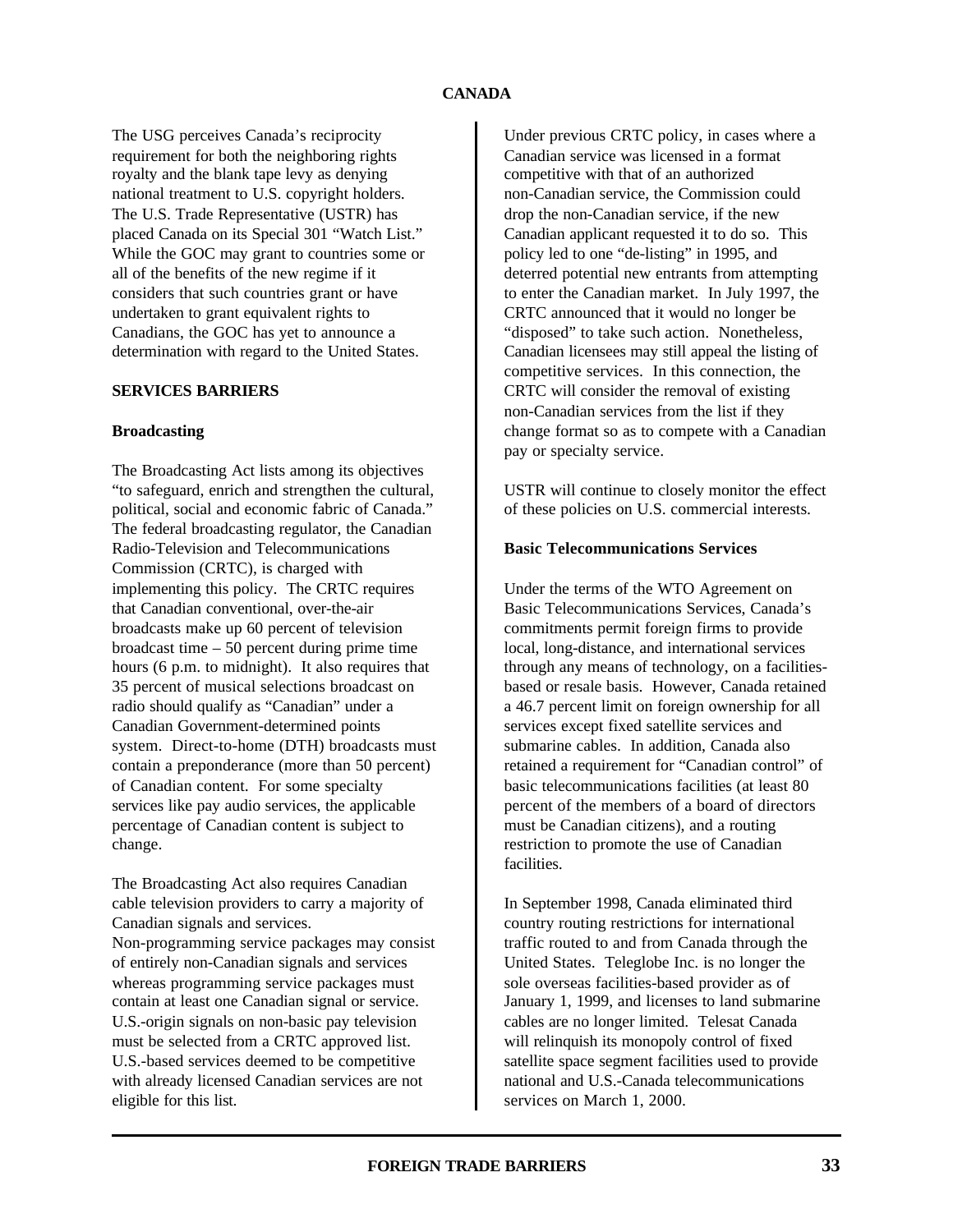# **CANADA**

Canada requires all long-distance telecommunications firms to pay "contributions" to cover the costs of local service companies, whose facilities the long distance companies use. The contribution funds are redistributed to local service companies to defray the cost of deploying local residential lines to all regions of Canada. However, the dominant local service companies are also long distance market competitors, controlling more than half of long distance market share. Companies that do not provide local residential services argue that the contribution charges are set unjustifiably high, disadvantaging them compared to the competitors who receive (as well as pay into) monies from the contributions scheme. Recipients of contributions monies are not required to account for how they expend these funds to provide local residential services. The Canadian Radio-Television and Telecommunications Commission (CRTC) refused in a December 1999 ruling to reduce the contribution charges, a decision which is likely to be appealed.

# **Insurance**

In Canada's insurance market, companies can incorporate under provincial or federal law. Foreign ownership remains subject to investment review thresholds, and several provinces continue to subject foreign investments in existing, provincially incorporated companies to authorization. Insurance companies may supply their services directly, although life insurance companies are not generally allowed to offer other services (except for health, accident and sickness insurance), but may be affiliated with, and distribute the products of, a property and casualty insurer. A commercial presence is required to offer insurance, reinsurance and retrocession services in Canada. However, insurance companies may branch from abroad on condition that they maintain in trust assets equivalent to their liabilities in Canada. Insurance companies can own deposit-taking financial institutions, investment dealers, mutual fund dealers and securities firms. In addition, insurance companies may engage directly in

lending activities on an equal footing with deposit-taking institutions.

In British Columbia, Saskatchewan and Manitoba, consumers must purchase the required minimum automobile insurance from the government insurer. Additional coverage is provided by government and private providers. In Quebec, bodily injury claims are covered by a government insurer; however, automobile and property damage is covered by private insurers. All other provinces are served by private insurers, but both premiums and insurance policy terms are highly regulated.

# **Engineering Services**

The Canadian government, at the provincial and federal level, subsidizes Canadian firms' bids for feasibility studies and other work in third countries. Export subsidies are provided through the Export Development Corporation, the Canadian International Development Agency, and the Program for Export Market Development. Local engineers and construction firms are given preference for all government contracts. U.S. companies must form joint ventures with Canadian firms to bid on a project. There are also many interprovincial barriers to trade in AEC services in Canada which favor locally established firms over extra-provincial firms.

# **Legal**

For foreign legal consultants (advisory services on foreign and public international law only), a commercial presence must take the form of a sole proprietorship or partnership. In addition, for lawyers, permanent residence is required for accreditation in Prince Edward Island, Ontario, Alberta, and Newfoundland; and citizenship is required in Quebec.

# **INVESTMENT BARRIERS**

#### **General Establishment Restrictions**

Under the Investment Canada Act and standing Canadian regulatory policy, Canada maintains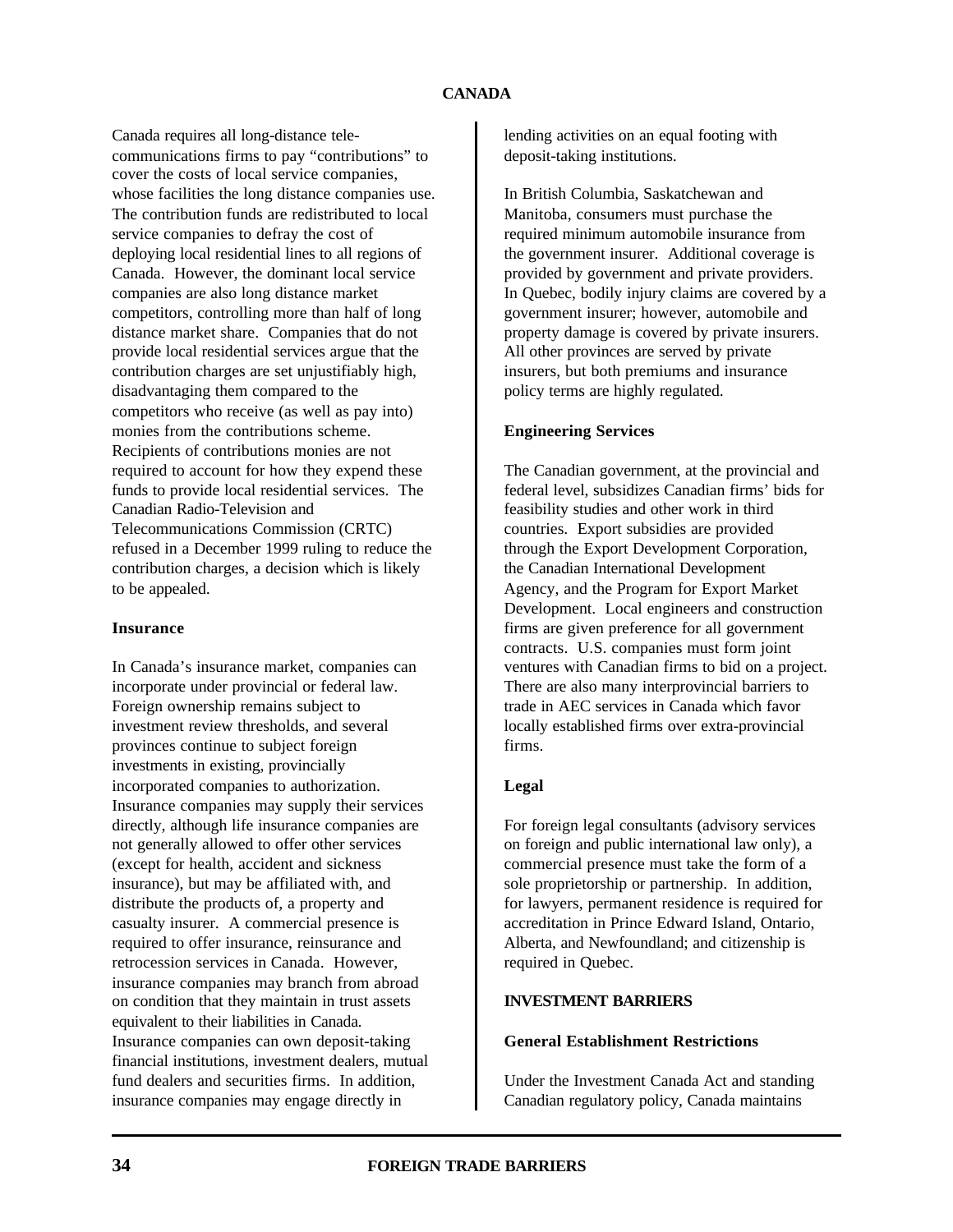restrictions which inhibit new or expanded foreign investment in the energy, publishing, telecommunications, transportation, film, music, broadcasting, and cable television sectors.

### **Investment Canada Act**

The Investment Canada Act (ICA) is intended to encourage, regulate and facilitate foreign investment in Canada. Investment Canada, the federal regulatory agency, only reviews (a) the direct or indirect acquisition by a non-Canadian of an existing Canadian business of substantial size (as defined below); and (b) the specific acquisition of an existing Canadian business or establishment of a new Canadian business by a non-Canadian in designated types of business activity relating to Canada's cultural, heritage or national identity (as described below) where the federal government has authorized such review as being in the public interest.

Investment Canada must be given notice of any investment by a non-Canadian to establish a new Canadian business (regardless of size) or to acquire direct control of any existing Canadian business which either has assets of C\$5 million or more or is in a business that is identified by regulation to be culturally sensitive or in uranium production, financial services or transportation services, or to acquire the indirect control of any existing Canadian business the assets of which exceed C\$50 million in value. The C\$5 million threshold is increased to C\$192 million in the case where the acquiring non-Canadian is from a member of the World Trade Organization (WTO), and there is no review process applicable to an indirect acquisition of a Canadian business by any acquirer from a member of the WTO. In practice, the Minister of Industry has allowed most transactions to proceed, though in some instances upon compliance by the applicant with certain undertakings. ICA also sets strict time limits within which Investment Canada must respond, in an effort to ensure that the legislation does not unduly delay any investment in Canada.

# **Publishing Policy**

Since January 1992, Canadian book publishing and distribution firms that fall into foreign hands through indirect acquisition need not be divested to Canadian control, but the foreign investor must negotiate specific commitments to promote Canadian publishing. Foreign investors may directly acquire Canadian book firms under limited circumstances. Under an agreement reached with the United States in May 1999 on periodicals, Canada will permit up to 51 percent foreign ownership in the establishment and acquisition of foreign-owned businesses to publish, distribute and sell periodicals. However, acquisition of Canadian-owned businesses continues to be prohibited. After one year, Canada will permit up to and including 100 percent foreign ownership. Partnerships of foreign investors with majority Canadian ownership will be permitted. The United States is monitoring the effect of these policies on U.S. interests.

# **Film Industry Investment**

Canadian policies prohibit foreign acquisitions of Canadian-owned film distribution firms and allow investment to establish new distribution firms only for proprietary products. Indirect or direct acquisition of a foreign distribution firm operating in Canada is only allowed if the investor undertakes to reinvest a portion of its Canadian earnings in a manner specified by the Canadian Government.

# **GOVERNMENT PROCUREMENT**

In addition to Canada's international obligations in the area of procurement under the NAFTA, Canada is also a party to the WTO Agreement on Government Procurement (GPA). Canada is the only party to the GPA that has not assumed obligations to cover procurements of entities below the central government level. A number of Canadian Provincial governments maintain 10 percent price preferences favoring Canadian suppliers over U.S. and other foreign suppliers.